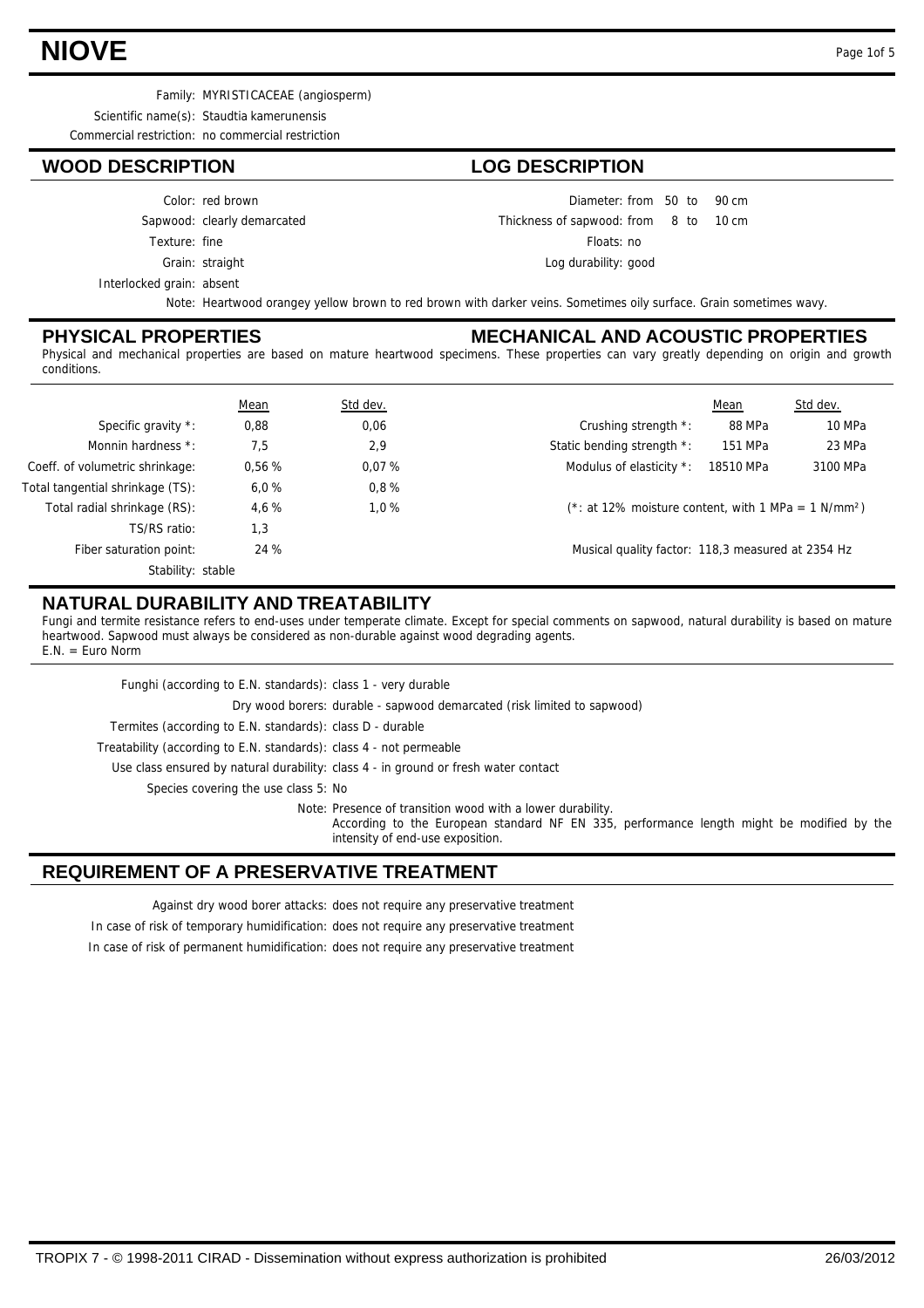# **NIOVE** Page 2/5

#### **DRYING**

| Drying rate: slow               | Possible drying schedule: 4                                                                                                           |                  |          |          |                  |
|---------------------------------|---------------------------------------------------------------------------------------------------------------------------------------|------------------|----------|----------|------------------|
| Risk of distortion: slight risk |                                                                                                                                       | Temperature (°C) |          |          |                  |
| Risk of casehardening: no       |                                                                                                                                       | M.C. (%)         | dry-bulb | wet-bulb | Air humidity (%) |
| Risk of checking: high risk     |                                                                                                                                       | Green            | 42       | 39       | 82               |
| Risk of collapse: no            |                                                                                                                                       | 50               | 48       | 43       | 74               |
|                                 | Note: Must be dried slowly and carefully to avoid pockets<br>moisture. Initial surface drying prior to kiln drying is<br>recommended. | 40               | 48       | 43       | 74               |
|                                 |                                                                                                                                       | 30               | 48       | 43       | 74               |
|                                 |                                                                                                                                       | 15               | 54       | 46       | 63               |

This schedule is given for information only and is applicable to thickness lower or equal to 38 mm. It must be used in compliance with the code of practice.

For thickness from 38 to 75 mm, the air relative humidity should be increased by 5 % at each step.

For thickness over 75 mm, a 10 % increase should be considered.

**SAWING AND MACHINING**

Blunting effect: fairly high Sawteeth recommended: stellite-tipped Cutting tools: tungsten carbide Peeling: not recommended or without interest Slicing: nood Note: Requires power.

#### **ASSEMBLING**

Nailing / screwing: good but pre-boring necessary

Gluing: correct

Note: Tends to split when nailing.

## **COMMERCIAL GRADING**

Appearance grading for sawn timbers: According to SATA grading rules (1996) For the "General Purpose Market": Possible grading for square edged timbers: choix I, choix II, choix III, choix IV Possible grading for short length lumbers: choix I, choix II Possible grading for short length rafters: choix I, choix II, choix III For the "Special Market": Possible grading for strips and small boards (ou battens): choix I, choix II, choix III Possible grading for rafters: choix I, choix II, choix III

### **FIRE SAFETY**

Conventional French grading: Thickness  $> 14$  mm : M.3 (moderately inflammable) Thickness < 14 mm : M.4 (easily inflammable) Euroclasses grading: D s2 d0 Default grading for solid wood, according to requirements of European standard EN 14081-1 annex C (April 2009). It concerns structural graded timber in vertical uses with mean density upper 0.35 and thickness upper 22 mm.

#### **END-USES**

Cabinetwork (high class furniture) exterior ioinery exterior joinery **Interior joinery** Stairs (inside) Sliced veneer Flooring Current furniture or furniture components Turned goods Turned goods Seats Ship building (ribs) Ship building (planking and deck) and the state of the Heavy carpentry Interior panelling Interior panelling Industrial or heavy flooring Industrial or heavy flooring Vehicle or container flooring example of the Hydraulic works (fresh water) Bridges (parts in contact with water or ground) Sleepers Resistant to one or several acids

Exterior panelling Exterior panelling Bridges (parts not in contact with water or ground)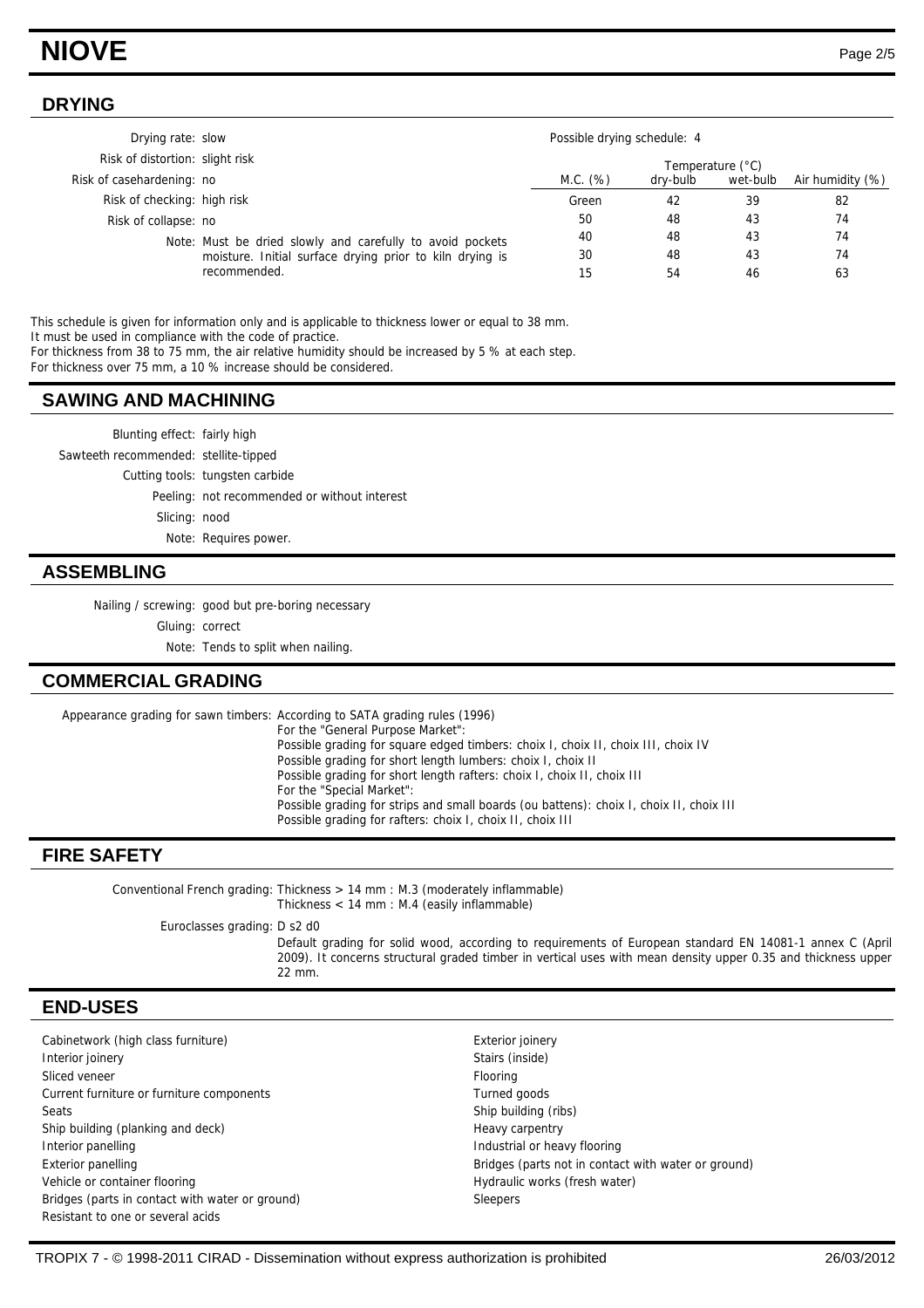# **NIOVE** Page 3/5

Note: As the wood presents different colours, it is recommended to discolour the surface.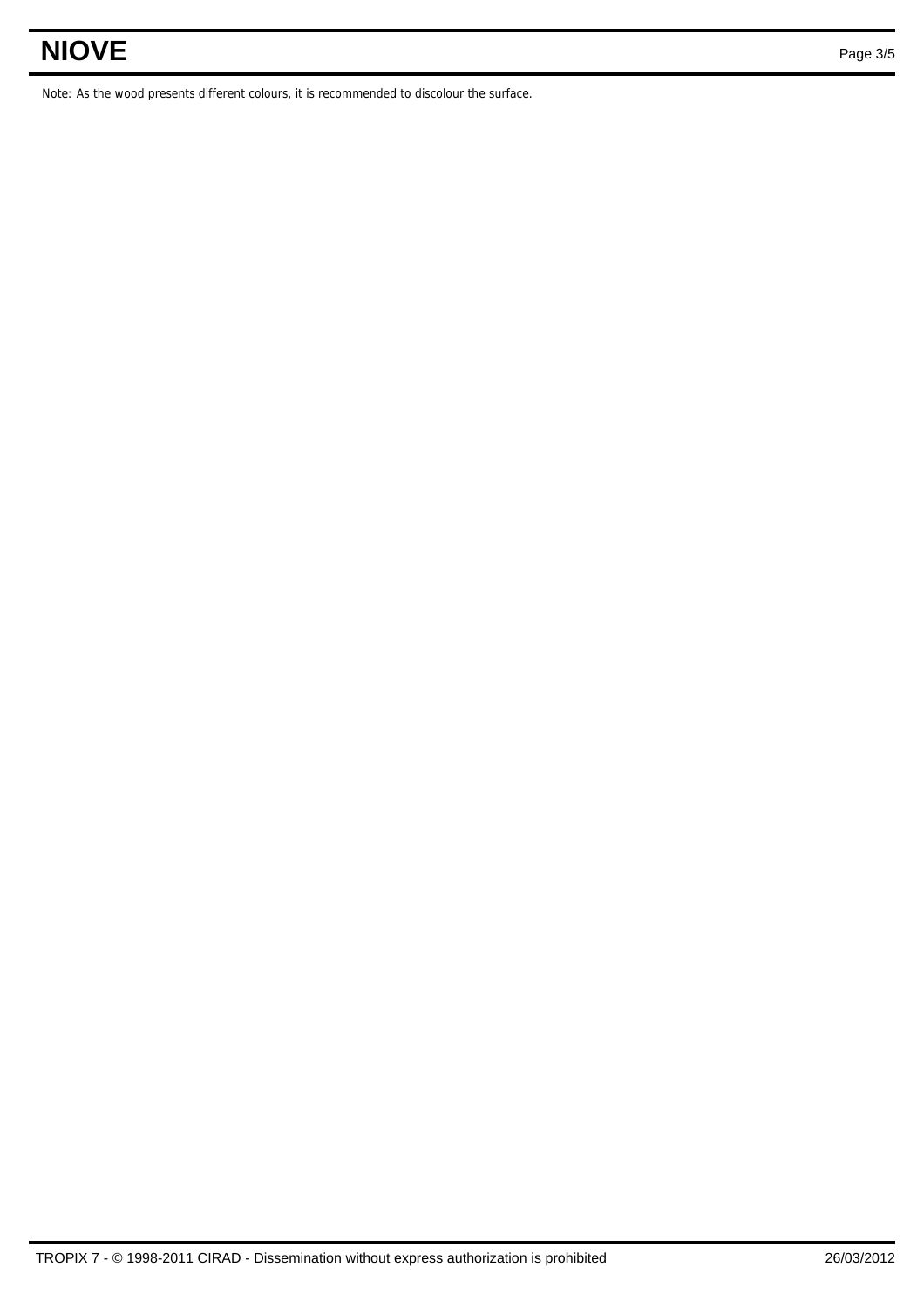# **NIOVE** Page 4/5

# **MAIN LOCAL NAMES**

Country Local name Country Local name Angola **MENGA-MENGA Cameroon** Cameroon M'BONDA Congo MENGA-MENGA Gabon Gabon M'BOUN Gabon **NIOVE Equatorial Guinea** BOKAPI Nigeria **CENTRA CENTRA CENTRAL CENTRAL CENTRAL CENTRAL CENTRAL CENTRAL CENTRAL CENTRAL CENTRAL CENTRAL MOLANGA** Democratic Republic of the Congo KAMASHI Democratic Republic of the Congo SUSUMENGA